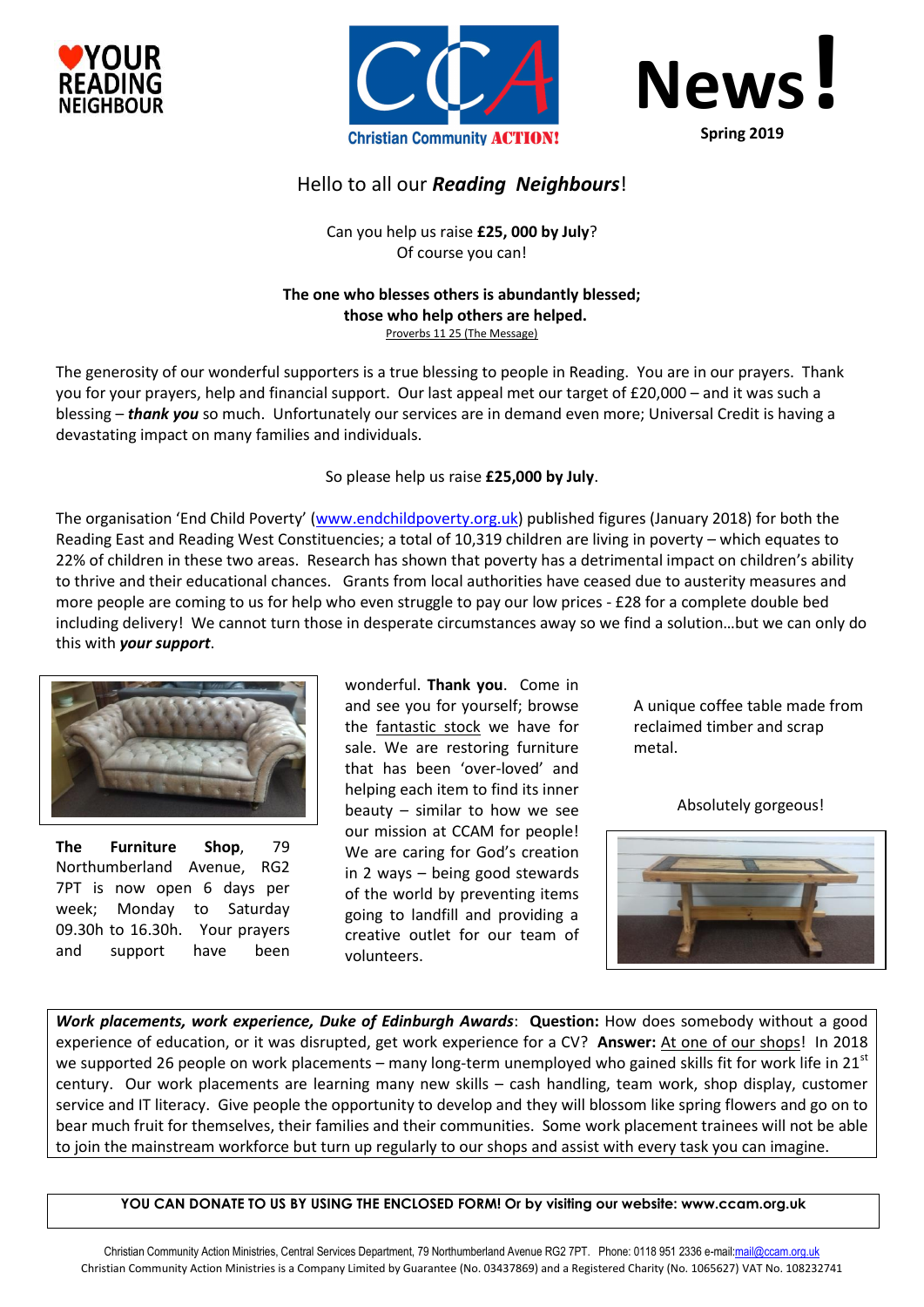





So please help us raise **£25,000 by July**.

**The Support Centre, Oxford Rd**: Myra and her team welcomed **1,377** individuals and families with complex needs seeking help in 2018; from items of furniture to emergency food parcels; providing a child with a new bed to sleep in or the pensioner with a new fridge…One of our clients said**, 'You came to my aid when I needed it most. You acted in the spirit of the Mission for which the charity was established which makes you worthy of the purpose of the charity. You and your colleagues brought back meaning to my life and I wholeheartedly thank you for that.'** Together as *Reading Neighbours* we can truly make a difference.

**Caversham Baptist Church** hosts our free hot meal service on Wednesdays: The team of volunteers (led by Myra) served **1,078**, 2 course meals in 2018 and a 3 course meal at the Christmas party. Everyone is welcome to eat together and share in the joy of fellowship. The team model Christ by showing abundant grace and love to many who are socially isolated, in financial crisis, or are seeking a safe place to go.

**Whitley:** It is like a beehive at this shop – Jo and her team never stop – sorting and displaying the donations that arrive on their doorstep. The volunteer base is very low and **they would love to welcome new volunteers** to their busy and happy shop. In 2018 they assisted **631** people in the shop, for example with emergency food parcels, prayers and furniture.

**Sonning Common:** If you are local to the shop or want to make a visit, Mark and his team would love to see you. Their window displays are so creative they always put a smile on my face! They provide a warm welcome to those in need of a cup of tea and a chat; the person with early onset dementia who can navigate their own way to the shop and their carers know that it is a safe haven for them. In 2018 they assisted **410** people in the shop – from emergency food parcels for families during the school holidays to prayers for hospital visits.

**Wokingham Road:** Sad news, our shop will be closing in a few months – we leave the property at the end of July 2019. It was a very difficult decision to make. Jayne and her team are very sad to be leaving such a great community and we thank every one of the customers and donors for the way they have supported the shop and our mission. In 2018 they assisted 471 people in the shop, for example, a safe space to sit and be listened to when undergoing a stressful moment in their life.

**Southcote:** This shop is so much part of the local community life – tea, coffee and great bargains are always available. Viv and her team create a wonderful inclusive environment for every single person who walks through the door. One customer commented that it was her escape for some time on her own as she has overwhelming caring responsibilities. In 2018 they assisted **400** people in the shop, for example, beds, food parcels and lots of prayers. Also watch out for breaking news on the refurbishment project this summer...

**YOU CAN DONATE TO US BY USING THE ENCLOSED FORM! Or by visiting our website: www.ccam.org.uk**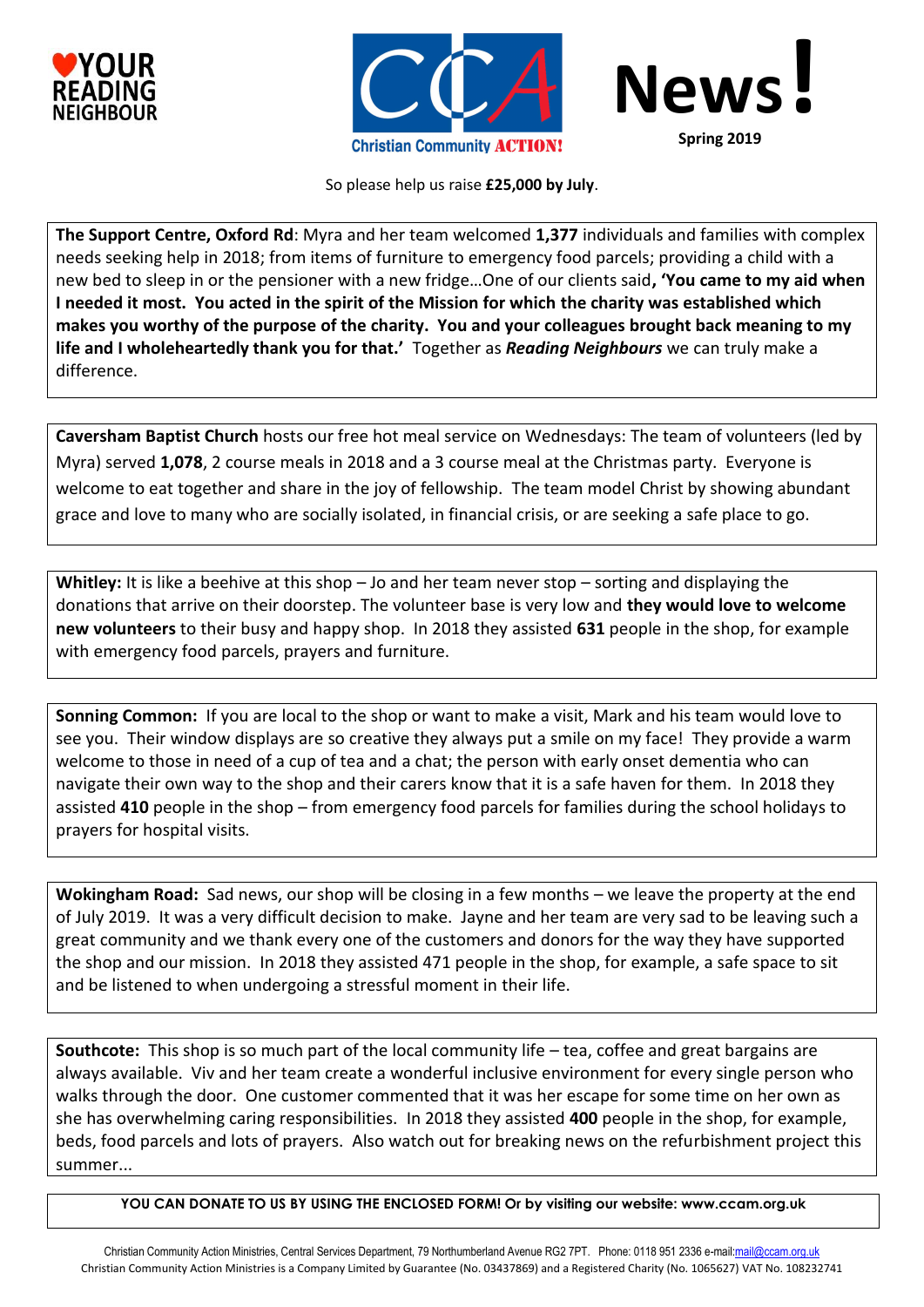





**Spring 2019**

So please help us raise **£25,000 by July**.

**On-line selling**- we are trying to increase our on-line presence – **could you help?** Do you have an item stuck in a cupboard that hasn't seen the light of day since Noah was a lad? Your clutter could be turned into a treasure producing a vital income stream for CCAM. We are looking for items such as 35mm cameras, camera lenses, old Amstrad computers, motor bike leather, fishing rods, model railway engines and tracks. We posted some mahogany for sale on line – it was an old table top (we think) and it was snapped up – the buyer was ecstatic! So were we …as we saw the money going into our account… contact Simone on 0118 951 2338 for that initial

Never be lacking in zeal, but keep your spiritual fervour, serving the Lord. Be joyful in hope, patient in affliction, faithful in prayer. Share with the Lord's people who are in need. Practise hospitality. Romans 12:11-13 (NIVUK)

Please keep praying for our Reading Neighbours who are in need as we pray for them and for all of supporters.

# *From the Trustees, staff, volunteers and our clients who benefit from your blessing – Thank you for your prayer support.*

PS. **Gifts and legacies in Wills** make a huge difference because they help to ensure that CCAM can continue to support our *Reading Neighbours.* Thank you!

## *May the grace of the Lord Jesus Christ, and the love of God, and the fellowship of the Holy Spirit be with you all. 2 Corinthians 13:14 (NIVUK)*

Please support us with financial assistance - it would make all the difference!

| We need to raise £25,000 between now and mid-July.        | 369 Oxford Road, Reading RG30 1HA, 0118 951 2339                                                |  |  |  |
|-----------------------------------------------------------|-------------------------------------------------------------------------------------------------|--|--|--|
|                                                           | Open Mon to Sat 10.00h to 16.00h.                                                               |  |  |  |
| Donating to us is simple and easy - you can donate in     |                                                                                                 |  |  |  |
| the following ways:-                                      | 526/528 Northumberland Ave, Whitley RG2 8NY,<br>0118 987 5427 Open Mon to Fri 10.00h to 16.00h; |  |  |  |
|                                                           |                                                                                                 |  |  |  |
| By <b>POST</b> , using the form on the last page of this  | Sat 10.00h to 12.30h.                                                                           |  |  |  |
| newsletter;                                               |                                                                                                 |  |  |  |
|                                                           | 38 Coronation Square, <b>Southcote</b> RG30 3QN,                                                |  |  |  |
| By going to our <b>WEBSITE:</b> www.ccam.org.uk and using | 0118 959 8656 Open Mon to Fri 10.00h to 16.00h;                                                 |  |  |  |
| the <b>Donate to CCA</b> button;                          | Sat 10.00h to 12.30h.                                                                           |  |  |  |
|                                                           | 93 Wokingham Road, Reading RG6 1LH,                                                             |  |  |  |
| By visiting one of our community shops;                   | 0118 926 3107 Open Mon to Fri 10.00h to 16.00h;                                                 |  |  |  |
|                                                           | Sat 10.00h to 12.30h.                                                                           |  |  |  |
| Furniture Shop: 79 Northumberland Ave, Whitley RG2 7PT,   |                                                                                                 |  |  |  |
| 0118 975 9459 - open Mon to Sat 09.30h to 16.30h.         | 62 Wood Lane, Sonning Common RG4 9SL,                                                           |  |  |  |
|                                                           | 0118 924 2851 Open Mon to Fri 10.00h to 16.00h;                                                 |  |  |  |
|                                                           | Sat 10.00h to 12.30h.                                                                           |  |  |  |
|                                                           |                                                                                                 |  |  |  |

### **YOU CAN DONATE TO US BY USING THE ENCLOSED FORM! Or by visiting our website: www.ccam.org.uk**